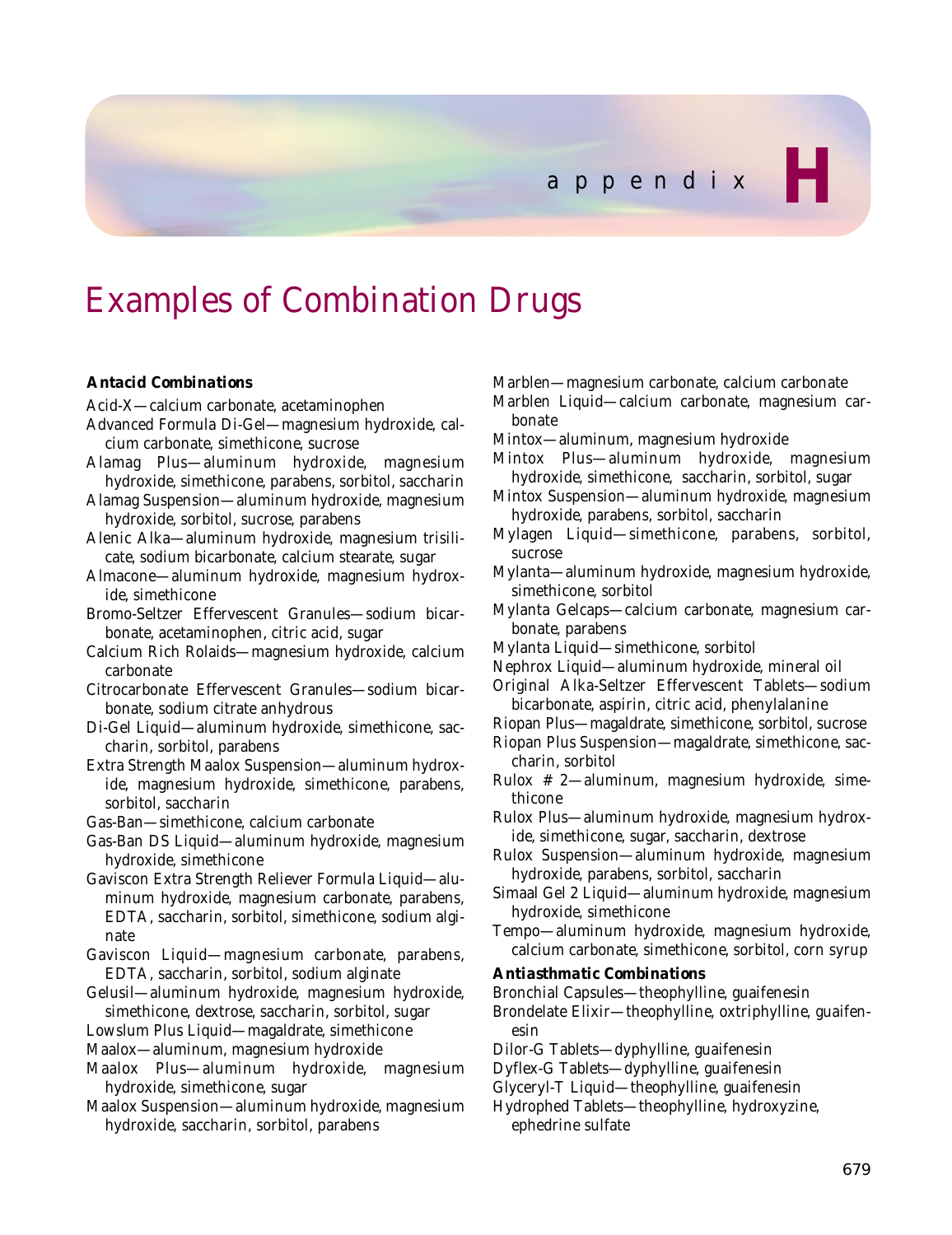- Lufyllin-EPG Tablets—dyphylline, ephedrine HCl, guaifenesin, phenobarbitol
- Marax Tablets—theophylline, hydroxyzine, ephedrine sulfate
- Mundrane GG Tablets—theophylline, guaifenesin, aminophylline anhydrous, ephedrine HCl, phenobarbital
- Primatene Dual Action Tablets—theophylline, ephedrine, guaifenesin
- Primatene Tablets—theophylline, phenobarbital, ephedrine HCl
- Quadrinal Tablets—theophylline, theophylline calcium salicylate, ephedrine HCl, potassium iodide, phenobarbital
- Quibron Capsules—theophylline, guaifenesin
- Slo-Phyllin GG Capsules—theophylline, guaifenesin
- Slo-Phyllin GG Syrup—theophylline, guaifenesin
- Tedrigen Tablets—theophylline, Phenobarbital, ephedrine HCl

Theodrine Tablets—theophylline, ephedrine HCl Theolate Liquid—theophylline, guaifenesin

## *Antidiarrheal Combinations*

Diasorb—activated attapulgite, sorbitol

Donnagel—attapulgite, saccharin

Kaodene Non-Narcotic—kaolin, pectin, bismuth subsalicylate, sucrose

Kaolin w/ Pectin—kaolin, pectin

Kaopectate Maximum Strength—attapulgite, sucrose Kapectolin—kaolin, pectin

K-C—kaolin, pectin, bismuth subcarbonate, peppermint flavor

#### *Antihistamine and Analgesic Combinations*

- Aceta-Gesic Tablets—phenyltoloxamine citrate, acetaminophen
- Coricidin HBP Cold and Flu Tablets—chlorpheniramine maleate, acetaminophen
- Ed-Flex Capsules—phenyltoloxamine citrate, acetaminophen, salicylamide
- Major-Gesic Tablets—phenyltoloxamine citrate, acetaminophen
- Percogesic—phenyltoloxamine citrate, acetaminophen
- Percogesic Extra Strength Tablets—diphenhydramine HCl, acetaminophen
- Phenylgesic Tablets—phenyltoloxamine citrate, acetaminophen
- Tylenol PM Extra Strength Tablets—diphenhydramine HCl, acetaminophen

Tylenol Severe Allergy Tablets—diphenhydramine HCl, acetaminophen

## *Antihypertensive Combinations*

Aldoclor—chlorothiazide, methyldopa

- Aldoril—hydrochlorothiazide, methyldopa
- Apresazide—hydrochlorothiazide, hydralazine

Avalide—hydrochlorothiazide, irbesartan

- Capozide—hydrochlorothiazide, captopril
- Chloroserpine—chlorothiazide, reserpine
	- Combipres—clonidine, chlorthalidone
	- Corzide—bendroflumethiazide, nadolol

Demi-Regroton Tablets—chlorthalidone, reserpine

Diovan HCT—hydrochlorothiazide, valsartan

Diutensen-R Tablets—methyclothiazide, reserpine

- Enduronyl—methyclothiazide, desperidine
- Esimil—hydrochlorothiazide, guanethidine monosulfate
- Hydrap-ES—hydrochlorothiazide, reserpine, hydralazine HCl
- Hydropres-50—hydrochlorothiazide, reserpine
- Hydro-Serp—hydrochlorothiazide, reserpine
- Hydroserpine #1 Tablets—hydrochlorothiazide, reserpine
- Hydroserpine #2 Tablets—hydrochlorothiazide, reserpine
- Hyzaar—hydrochlorothiazide, losartan potassium
- Inderide—hydrochlorothiazide, propranolol HCl
- Inderide LA—hydrochlorothiazide, propranolol HCl
- Lexxel Extended-Release—enalapril maleate, felodipine

Lopressor—hydrochlorothiazide, metoprolol

Lotensin HCT—hydrochlorothiazide, benazepril

- Lotrel—amlodopine, benazepril
- Marpres—hydrochlorothiazide, reserpine, hydralazine HCl
- Metatensin Tablets—trichlormethiazide, reserpine
- Minizide—polythiazide, prazosin
- Prinzide—hydrochlorothiazide, lisinopril
- Rauzide Tablets—rauwolfia, bendroflumethiazide
- Regroton—chlorthalidone, reserpine
- Salutensin Tablets—hydroflumethiazide, reserpine
- Salutensin-Demi—hydrochlorothiazide, reserpine
- Ser-Ap-Es—hydrochlorothiazide, reserpine, hydralazine HCl
- Tarka—trandolapril, verapamil

Teczem Extended-Release—diltiazem maleate, enalapril maleate

Tenoretic—chlorthalidone, atenolol

- Timolide—hydrochlorothiazide, timolol maleate
- Tri-Hydroserpine—hydrochlorothiazide, reserpine, hydralazine HCl
- Uniretic—hydrochlorothiazide, moexipril HCl
- Vaseretic—hydrochlorothiazide, enalapril maleate
- Zestoretic—hydrochlorothiazide, lisinopril

Ziac—hydrochlorothiazide, bisoprolol fumarate

## *Antitussive Combinations*

- Alka-Seltzer Plus Cold and Flu Liqui-Gels—dextromethorphan HBr, pseudoephedrine HCl, acetaminophen
- Bromatane DX—dextromethorphan HBr, brompheniramine maleate, pseudoephedrine HCl
- Cardec DM—dextromethorphan HBr, carbinoxamine maleate, pseudoephedrine HCl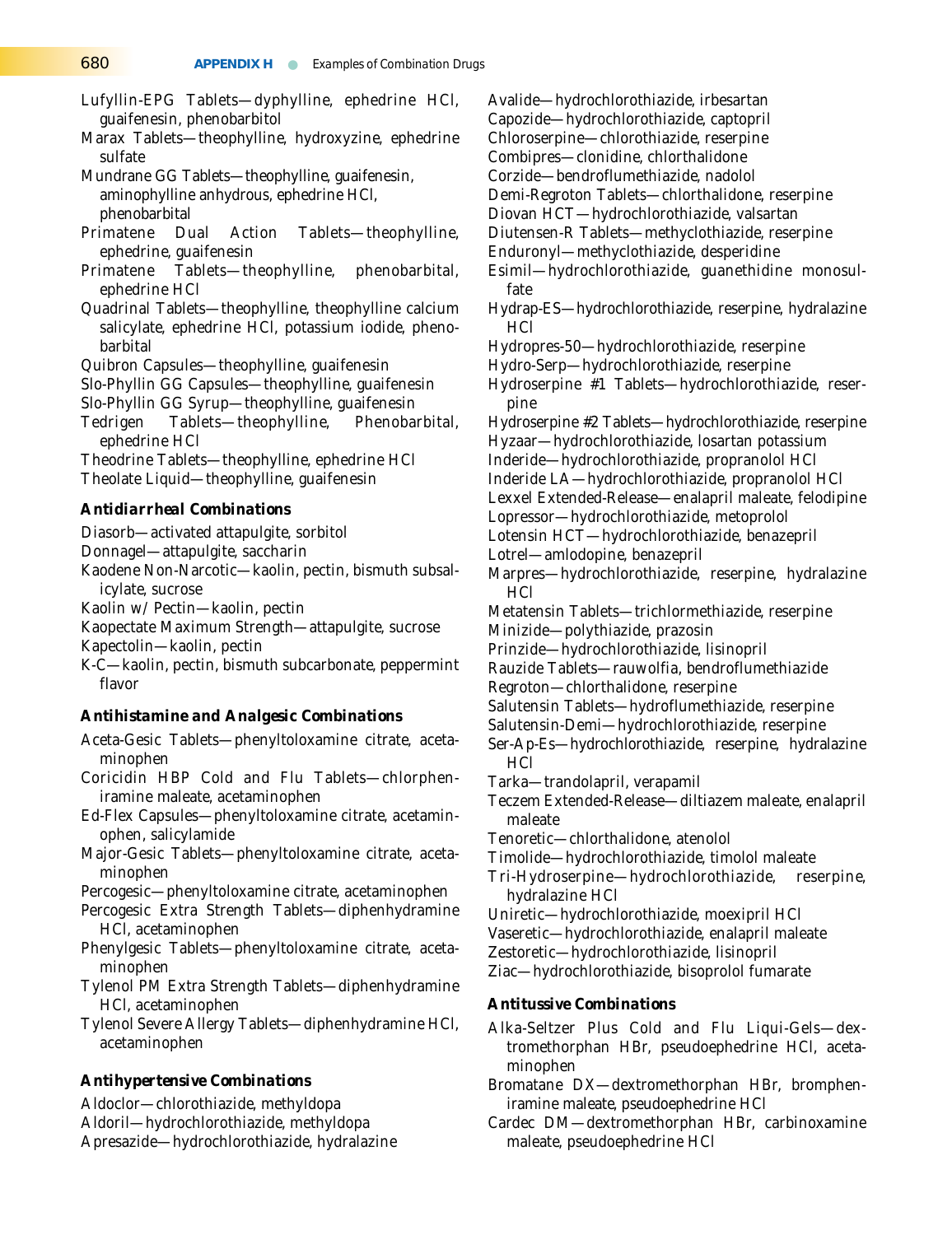- Coricidin HBP Cough & Cold Tablets—dextromethorphan HBr, chlorpheniramine, acetaminophen
- Dimetane-DX Cough—dextromethorphan HBr, brompheniramine maleate, pseudoephedrine HCl
- Hycodan Tablets or Syrup—hydrocodone bitartrate, homatropine MBr
- Hydromide Syrup—hydrocodone bitartrate, homatropine MBr
- Nucofed Capsules—codeine phosphate, pseudoephedrine HCl
- Promethazaine HCl/w Codeine Cough Syrup—codeine phosphate, promethazine HCl
- Quad Tann Tablets—carbetapentane tannate, chlorpheniramine tannate, phenylephrine tannate, ephedrine tannate
- Robitussin Maximun Strength—dextromethorphan HBr, pseudoephedrine HCl
- Rynatuss Tablets—carbetapentane tannate, chlorpheniramine tannate, phenylephrine tannate, ephedrine tannate
- Sudafed Non-Drowsy Severe Cold Formula Maximum Strength Tablets—dextromethorphan HBr, pseudoephedrine HCl, acetaminophen
- Tannic-12 Tablets—carbetapentane tannate, chlorpheniramine tannate
- Tricodeine Cough & Cold Liquid—codeine phosphate, pyrilamine maleate
- Trionate Tablets—carbetapentane tannate, chlorpheniramine tannate
- Tussafed Syrup—dextromethorphan HBr, carbinoxamine maleate, pseudoephedrine HCl
- Tussend Tablets—hydrocodone bitartrate, chlorpheniramine, pseudoephedrine HCl
- Vanex HD Liquid—hydrocodone bitartrate, chlorpheniramine, phenylephrine HCl

## *Decongestant and Expectorant Combinations*

- Allegra-D Tablets—pseudoephedrine HCl, fexofenadine HCl
- Allerfrim Syrup—pseudoephedrine HCl, triprolidine HCl
- Aprodine Tablets—pseudoephedrine HCl, triprolidine HCl
- Benadryl Allergy & Sinus Tablets—pseudoephedrine HCl, diphenhydramine citrate, diphenhydramine HCl
- Bromfed Capsules—pseudoephedrine HCl, brompheniramine maleate
- Bromfed Syrup—pseudoephedrine HCl, brompheniramine maleate
- Claritin D—pseudoephedrine HCl, loratadine
- Deconamine Syrup—pseudoephedrine HCl, chlorpheniramine maleate
- Dynex Tablets—pseudoephedrine, guaifenesin
- Ed A Hist Tablets—phenylephrine HCl, chlorpheniramine maleate

Genac Tablets—pseudoephedrine HCl, triprolidine HCl Guaifed Capsules—pseudoephedrine, guaifenesin

- Guiatuss PE Liquid—pseudoephedrine, guaifenesin
- Histade Capsules—pseudoephedrine HCl, chlorpheniramine maleate
- Histatab Plus Tablets—phenylephrine HCl, chlorpheniramine maleate
- Histex Liquid—pseudoephedrine HCl, chlorpheniramine maleate
- Lodrane Liquid—pseudoephedrine HCl, brompheniramine maleate
- Phenergan VC Syrup—phenylephrine HCl, promethazine
- Profen II Tablets—pseudoephedrine, guaifenesin
- Pseudovent Capsules—pseudoephedrine, guaifenesin
- Respahist Capsules—pseudoephedrine HCl, brompheniramine maleate
- Respaire-60 SR Capsules—pseudoephedrine, guaifenesin
- Rinade B.I.D. Capsules—pseudoephedrine HCl, chlorpheniramine maleate
- Robafen PE Liquid—pseudoephedrine, guaifenesin
- Robitussin Cold Sinus and Congestion—pseudoephedrine, guaifenesin, acetaminophen
- Robitussin PE Liquid—pseudoephedrine, guaifenesin
- Rondec Tablets—pseudoephedrine HCl, carbinoxamine maleate
- Ryna Liquid—pseudoephedrine HCl, chlorpheniramine maleate
- Rynatan Tablets—phenylephrine tannate, chlorpheniramine tannate
- Severe Congestion Tussin Softgels—pseudoephedrine, guaifenesin
- Sinutab Nondrying Liquid Caps—pseudoephedrine, guaifenesin
- Sudafed Cold and Allergy Maximum Strength—pseudoephedrine HCl, chlorpheniramine maleate
- Tanafed Suspension—pseudoephedrine, chlorpheniramine tannate
- Versacaps Capsules—pseudoephedrine, guaifenesin

# *Decongestant, Antihistamine, and Analgesic Combinations*

- Alka-Seltzer Plus Cold Medicine—phenylephrine HCl, chlorpheniramine maleate, acetaminophen
- Decodult Tablets—pseudoephedrine HCl, chlorpheniramine maleate, acetaminophen
- Kolephrin Tablets—pseudoephedrine HCl, chlorpheniramine maleate, acetaminophen
- Simplet Tablets—pseudoephedrine HCl, chlorpheniramine, acetaminophen
- Sinutab Sinus Allergy, Maximum Strength—pseudoephedrine HCl, chlorpheniramine maleate, acetaminophen
- Tavist Allergy/Sinus/Headache Tablets—pseudoephedrine HCl, clemastine fumarate, acetaminophen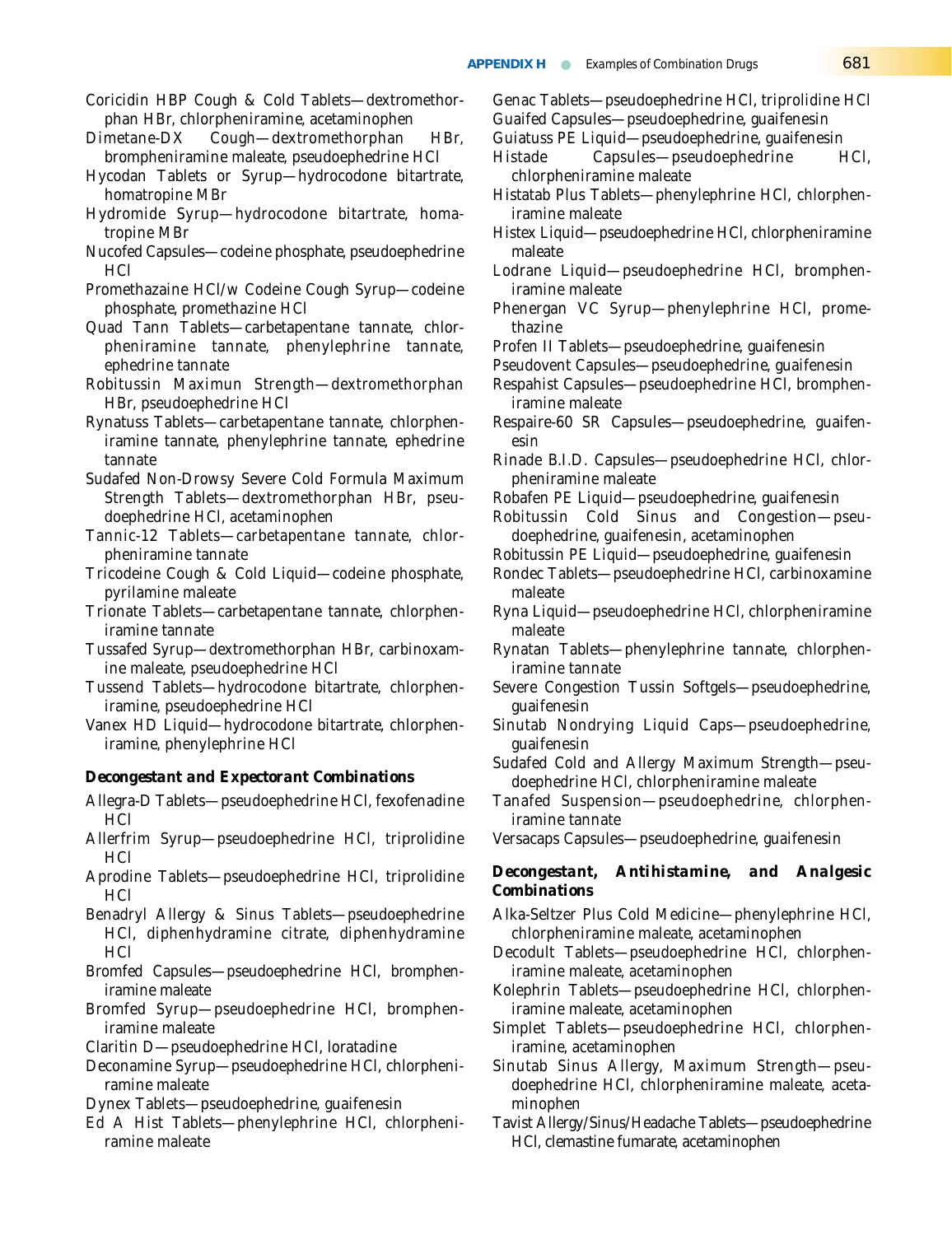- TheraFlu Flu and Cold Medicine Original Formula Powder—pseudoephedrine HCl, chlorpheniramine maleate, acetaminophen
- Triaminic Cold, Allergy, Sinus Medicine—pseudoephedrine HCl, chlorpheniramine maleate, acetaminophen
- Tylenol Sinus NightTime Maximum Strength Tablets pseudoephedrine HCl, diphenhydramine HCl, acetaminophen

# *Decongestant, Antihistamine, and Anticholinergic Combinations*

- AH-Chew Tablets—phenylephrine HCl, chlorpheniramine maleate, methscopolamine nitrate
- D.A. Chewable Tablets—phenylephrine HCl, chlorpheniramine maleate, methscopolamine nitrate
- Dallergy Syrup or Tablets—phenylephrine HCl, chlorpheniramine maleate, methscopolamine nitrate
- Dehistine Syrup—phenylephrine HCl, chlorpheniramine maleate, methscopolamine nitrate
- Extendryl Syrup—phenylephrine HCl, chlorpheniramine maleate, methscopolamine nitrate
- Pannaz Tablets or Syrup—phenylephrine HCl, chlorpheniramine maleate, methscopolamine nitrate
- Rescon-MX Tablets—phenylephrine HCl, chlorpheniramine maleate, methscopolamine nitrate

## *Diuretic Combinations*

Aldactazide—spironolactone, hydrochlorothiazide Amiloride/hydrochlorothiazide—generic Dyazide—triamterene, hydrochlorothiazide Maxzide—triamterene, hydrochlorothiazide Maxzide-25MG—triamterene, hydrochlorothiazide Modiuretic—amiloride, hydrochlorothiazide Spironolactone/hydrochlorothiazide—generic Triamterene/hydrochlorothiazide—generic

## *Estrogen and Progestin Combinations*

- Activella—estradiol, norethindrone acetate
- CombiPatch—estradiol, norethindrone
- Femhrt—ethinyl estradiol, norethindrone acetate
- Ortho-Prefest—estradiol, norgestimate
- Premephase—conjugated estrogens, medroxyprogesterone acetate
- Prempro—conjugated estrogens, medroxyprogesterone acetate

# *Estrogen and Androgen Combinations, Oral and Parenteral*

- Depo-Testadiol—estradiol cypionate, testosterone cypionate
- Depotestogen—estradiol cypionate, testosterone cypionate
- Duo-Cyp—estradiol cypionate, testosterone cypionate
- Estratest—esterified estrogens, methyltestosterone
- Estratest H.S.—esterified estrogens, methyltestosterone

Valertest No. 1—estradiol valerate, testosterone enanthate

### *Glaucoma Combinations*

E-Pilo—pilocarpine, epinephrine E-Pilo-2—pilocarpine, epinephrine E-Pilo-4—pilocarpine, epinephrine P6E1—pilocarpine, epinephrine

#### *Gastrointestinal Anticholinergic Combinations*

- Antrocol Elixir—atropine sulfate, phenobarbital, alcohol Barbidonna—atropine, scopolamine HBr, hyoscyamine sulfate, phenobarbital
- Bellacane Elixir—atropine, scopolamine HBr, hyoscyamine HBr or sulfate, phenobarbital, alcohol, tartrazine
- Bellacane SR Tablets—l-alkaloids of belladonna, phenobarbital, ergotamine tartrate
- Bellergal-S Tablets—l-alkaloids of belladonna, phenobarbital, ergotamine tartrate
- Butibel Elixir—belladonna extract, butabarbital sodium, alcohol, sucrose, saccharin
- Butibel Tablets—belladonna extract, butabarbitol
- Chardonna-2 Tablets—belladonna extract, phenobarbital
- Donnatal Elixir—atropine, scopolamine HBr, hyoscyamine HBr or sulfate, phenobarbital, alcohol, sucrose, saccharin
- Donnatal Capsules and Tablets—atropine, scopolamine HBr, hyoscyamine sulfate, phenobarbital
- Folergot-DF Tablets—1-alkaloids of belladonna, phenobarbital, ergotamine tartrate
- Hyosophen Tablets—atropine, scopolamine HBr, hyoscyamine sulfate, phenobarbital
- Librax Capsules—clindinium, chlordiazepoxide HCl
- Phenerbel-S Tablets—l-alkaloids of belladonna, phenobarbital, ergotamine tartrate
- Spasmolin Tablets—atropine, scopolamine HBr, hyoscyamine sulfate, phenobarbital

#### *Isoniazid Combinations*

Rifamate—rifampin, isoniazid Rifater—rifampin, isoniazid, pyrazinamide

## *Laxative Combinations*

DDS 100 Plus Capsules—docusate, casanthranol Doxidan Capsules—docusate, casanthranol, sorbitol Nature's Remedy—cascara sagrada, aloe, lactose Peri-Colace—docusate, casanthranol, sorbitol, parabens Senokot-S tablets—docusate, senna concentrate, lactose

# *Ophthalmic Decongestant and Antihistamine Combinations*

- Naphcon-A Solution—naphazoline HCl, pheniramine maleate
- Vasocon-A Solution—naphazoline HCl, antazoline phosphate